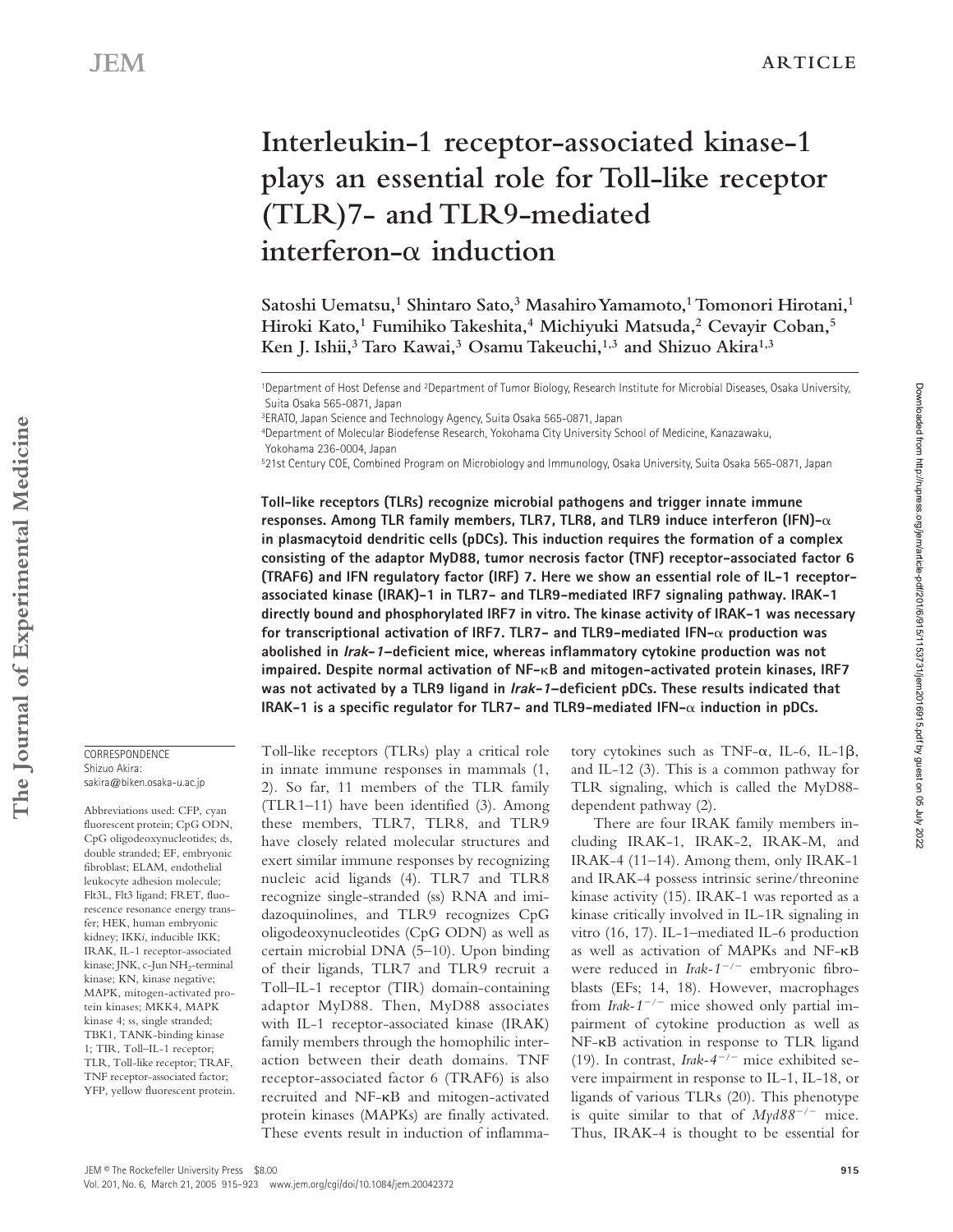## JEM

the MyD88-dependent pathway. In vitro experiments showed that IRAK-1 is phosphorylated and activated by IRAK-4 (12, 20). However, the relationship between IRAK-1 and IRAK-4 and the requirement of the kinase activity of IRAKs in various signaling events are still unclear (21, 22).

In addition to production of inflammatory cytokines, ligand stimulation of TLR7, TLR8, and TLR9 can induce IFN- $\alpha$  in a special subset of DCs, pDCs (8, 9, 23, 24). This unique subset of DCs is known for their ability to produce a large amount of type I IFNs upon viral infection (25–27). IFN- $\alpha$  induction in response to these TLR ligands is abolished in  $MyD88^{-/-}$  pDCs (24), suggesting that TLR7, TLR8, and TLR9 have a unique mechanism that activates the genes encoding IFN- $\alpha$  in a MyD88-dependent manner in pDCs. Our recent study showed that TLR7- and TLR9 mediated IFN- $\alpha$  induction requires the formation of a complex consisting of MyD88, TRAF6, and IRF7 (28). Activated IRF7 in the complex translocates into the nucleus, and induce transcription of type I IFN genes. More recently, Honda et al. reported that IFN- $\alpha$  production by TLR7 and TLR9 ligands was abolished in splenic pDCs derived from *Irak-4<sup>-/-</sup>* mice (29). Although IRAK-1 has been considered to work downstream of MyD88, the role of IRAK-1 in the TLR7- and TLR9-mediated IFN- $\alpha$  production remains to be seen.

Here we examined a role of IRAK-1 in TLR7- and TLR9-mediated signaling pathways. IRAK-1 associated with and phosphorylated IRF7 in vitro, indicating that IRAK-1 was also involved in the complex composed of MyD88 and TRAF6. Severely impaired production of IFN- $\alpha$ in response to TLR7 and TLR9 ligands was observed in *Irak-1<sup>-/Y</sup>* mice. On the other hand, production of inflammatory cytokines by TLR7 and TLR9 ligands was not impaired. IRF7 failed to translocate to the nucleus in response to TLR9 ligand in *Irak-1/Y* pDCs, indicating that IRAK-1 is prerequisite for the activation of IRF7. Taken together, IRAK-1 is a molecule specifically involved in the induction of IFN- $\alpha$  by TLR7 and TLR9 ligands.

## **RESULTS**

## **IRAK-1 associates with IRF7**

In a previous study, we showed that IRF7 forms a complex with MyD88 and TRAF6 to induce IFN- $\alpha$  (28). Because IRAK-1 and IRAK-4 were shown to associate with MyD88, we investigated whether IRAK-1 and IRAK-4 were involved in IRF7 complex. We first analyzed the interaction of IRF7 with IRAK-1 or IRAK-4 by coimmunoprecipitation experiments. When human embryonic kidney (HEK) 293 cells were transiently transfected with a plasmid encoding FLAG-tagged IRF7 along with Myc-tagged IRAK-1 or IRAK-4, FLAG–IRF7 was coprecipitated with anti-Myc in cells expressing Myc–IRAK-1 but not Myc– IRAK-4 (Fig. 1 A). This indicates that IRAK-1 but not IRAK-4 interacts with IRF7. We further analyzed the physical interaction of IRAKs and IRF7 in live cells. We transfected HEK293 cells with yellow fluorescent protein (YFP) labeled IRF7 and cyan fluorescent protein (CFP)–labeled



**Figure 1. IRAK-1 but not IRAK-4 associates with IRF7.** (A) HEK293 cells were transiently transfected with FLAG–IRF7 together with Myc–IRAK–1 or Myc-IRAK-4. Cell lysates were immunoprecipitated (IP) with an anti-Myc or anti-FLAG, followed by immunoblot (IB) analysis using anti-FLAG or anti-Myc, as indicated. Slowly migrated forms of FLAG–IRF7 were shown by an asterisk. (B, top) HEK293 cells were transfected with IRF7-YFP (yellow) and IRAK-1–CFP or IRAK-4–CFP (blue) and physical interaction of these two molecules determined by FRET (pseudocolor) was visualized. (B, bottom) HEK293 cells were transfected with IRF7-YFP, IRAK-1-CFP, or IRAK-4-CFP. (Left) Fluorescence intensity of CFP emission by CFP excitation of single cells (horizontal axis) and YFP emission by CFP excitation of single cells (vertical axis). Cells that are positive for both YFP and CFP by CFP excitation are shown in gated area as FRET. (Right) Calculated FRET of IRAK-1– CFP or IRAK-4–CFP and IRF7–YFP. (C) Cell lysates prepared from HEK293 cells transiently transfected with a combination of FLAG–IRF7 deletion mutants and Myc–IRAK-1 were immunoprecipitated with an anti-Myc or anti-FLAG, followed by immunoblot analysis using anti-FLAG or anti-Myc, as indicated.

IRAK-1 or CFP-labeled IRAK-4, and then visualized these by inverted fluorescence microscopy. IRF7–YFP was diffusely expressed in the cytoplasm when coexpressed with IRAK-4–CFP. On the contrary, when coexpressed with IRAK-1–CFP, IRF7–YFP was expressed as a condensed form with IRAK-1–YFP in the cytoplasm (Fig. 1 B). When we analyzed these cells for physical interaction between IRF7-YFP and IRAK-1–CFP or IRAK-4–CFP, we detected a strong fluorescence resonance energy transfer (FRET) signal from IRF7 in the area merged with IRAK-1 but not IRAK-4 (Fig. 1 B). We also found identical colocalization and physical interaction when we transfected cells with IRF7-CFP and IRAK-1–YFP (unpublished data). We further confirmed this observation by measuring FRET by using flow cytometry (28). When HEK293 cells were transfected with IRF7–YFP and IRAK-1–CFP or IRAK-4– CFP, only cells that expressing IRF7 with IRAK-1 but not IRAK-4 showed a strong FRET signal, suggesting that IRF7 interacts directly with IRAK-1 but not IRAK-4 in the cytoplasm in live cells (Fig. 1 B). Reciprocally, a similar result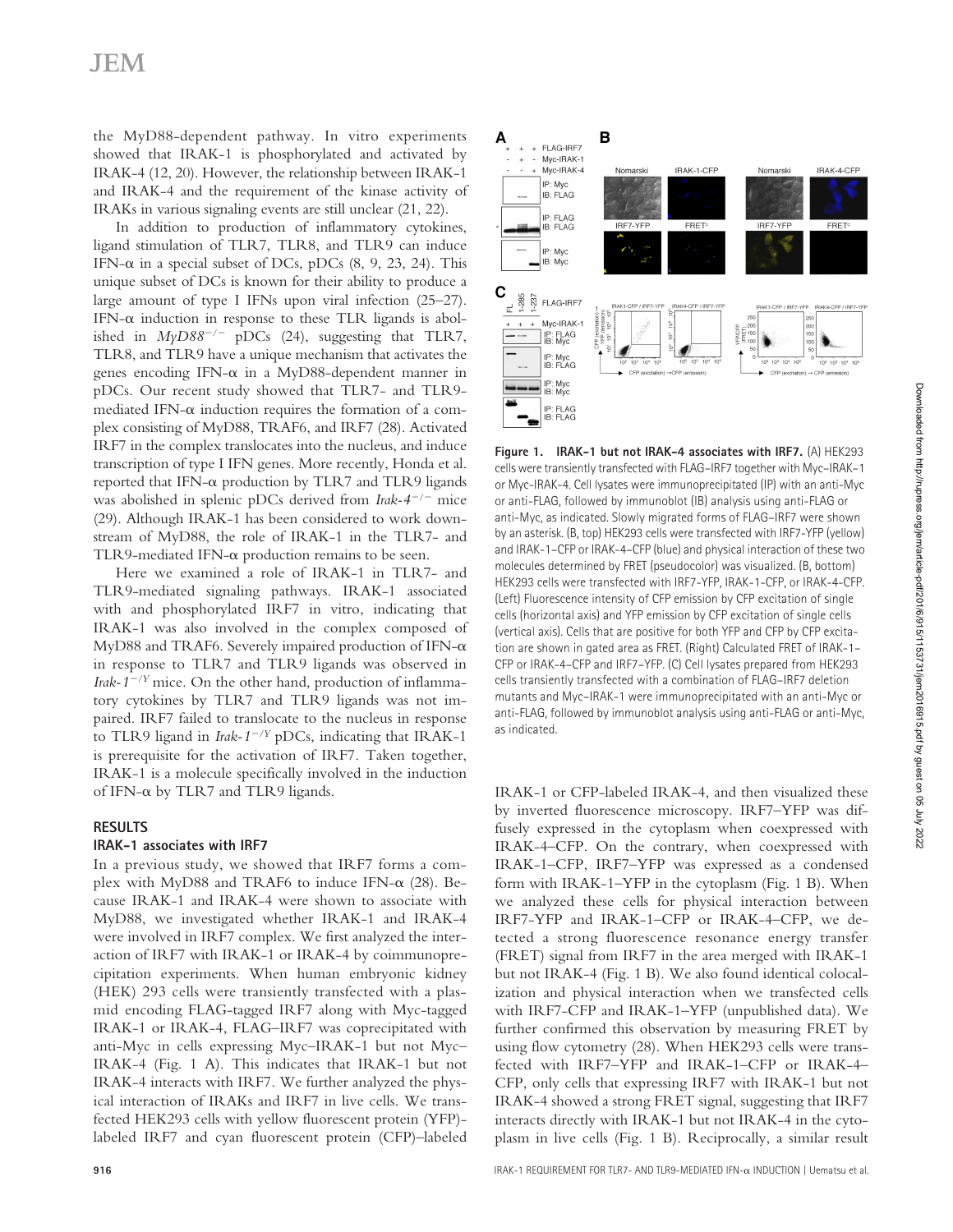

**Figure 2. IRF7 activation by IRAK-1.** (A) Cell lysates prepared from HEK293 cells transiently transfected with FLAG–IRF7 together with Myc– IRAK1 or Myc–IRAK1 KN were immunoprecipitated with anti-Myc or anti-FLAG, followed by immunoblot analysis using anti-FLAG or anti-Myc, as indicated. (B) HEK293 cells were transiently transfected with FLAG–IRAK-1, FLAG–IRAK-1 KN, FLAG–IRAK-4, or FLAG–IRAK-4 KN. Cell lysates were immunoprecipitated with anti-FLAG and subjected to in vitro kinase reaction in the presence of GST–IRF7. Proteins were separated on SDS-PAGE,

was obtained when cells were introduced with IRF7–CFP and IRAK-1–YFP (unpublished data).

We next examined which portion of IRF7 is responsible for interaction with IRAK-1. HEK293 cells were transiently transfected with Myc–IRAK-1 together with FLAG–IRF7 or deletion mutants of FLAG–IRF7 encoding amino acids 1–285 or 1–237. FLAG–IRF7 and FLAG–IRF7 1–285 expressed in HEK293 cells were coprecipitated with anti-Myc, showing that the region between amino acids 238 and 285 of IRF7 is required for interaction with IRAK-1 (Fig. 1 C). This portion of IRF7 was shown previously to be required for the interaction with both MyD88 and TRAF6, suggesting that IRAK-1 is involved in the complex through the interaction with this portion (28).

#### **Kinase activity of IRAK-1**

IRF7 has been shown to be activated during viral infection by phosphorylation of the COOH-terminal serine residues and translocates into nucleus where it regulates the expression of target genes including IFN- $\alpha$  (30). Therefore, we examined whether the kinase activity of IRAK-1 is necessary for IRF7 activation. HEK293 cells were transfected with FlAG–IRF7

followed by visualized by autoradiography. (C) HEK293 cells were transiently transfected with a combination of IRF7, MyD88, and 1, 10, or 50 ng of a KN mutant of IRAK-1 (IRAK-1 KN) along with a reporter plasmid carrying an IFN- $\alpha$ 4 promoter (left). HEK293 cells were also transfected with a combination MyD88 and 1, 10, or 50 ng of IRAK-1 KN along with a reporter plasmid carrying an ELAM promoter (right). 36 h after transfection, cells were analyzed for IFN- $\alpha$ 4- or ELAM-dependent promoter activities by a reporter gene assay.

along with Myc–IRAK-1 or Myc–kinase negative (KN) mutant of IRAK-1 (Myc–IRAK-1 KN). FLAG–IRF7 was then coprecipitated with anti-Myc in cells expressing both IRAK-1 and IRAK-1 KN (Fig. 2 A). We detected slowly migrating forms of FLAG–IRF7 in cells expressing Myc–IRAK-1 but not in cells coexpressing IRAK-1 KN, suggesting that IRAK-1 induces IRF7 phosphorylation through its kinase activity (Fig. 2 A). To determine whether IRAK-1 could phosphorylate the COOH terminus of IRF7, we performed in vitro kinase assay using bacterially expressed GST–IRF7 as a substrate. IRAK-1, IRAK-1 KN, IRAK-4, and IRAK-4 KN were expressed in HEK293 cells and cell lysates were immunoprecipitated with anti-FlAG. Phosphorylation of GST– IRF7 was found in immunoprecipitates of IRAK-1 but not IRAK-4 (Fig. 2 B). These data indicate that IRAK-1, but not IRAK-4, phosphorylates IRF7 in vitro. We next tested whether the kinase activity of IRAK-1 is necessary for the transcriptional activity of IRF7. In previous work, we showed synergistic activation of IFN- $\alpha$  promoters by coexpression of IRF7 and MyD88 (28). However, overexpression of neither IRAK-1 nor IRAK-4 in combination with IRF7 resulted in any synergistic activation of IFN- $\alpha$  promoter in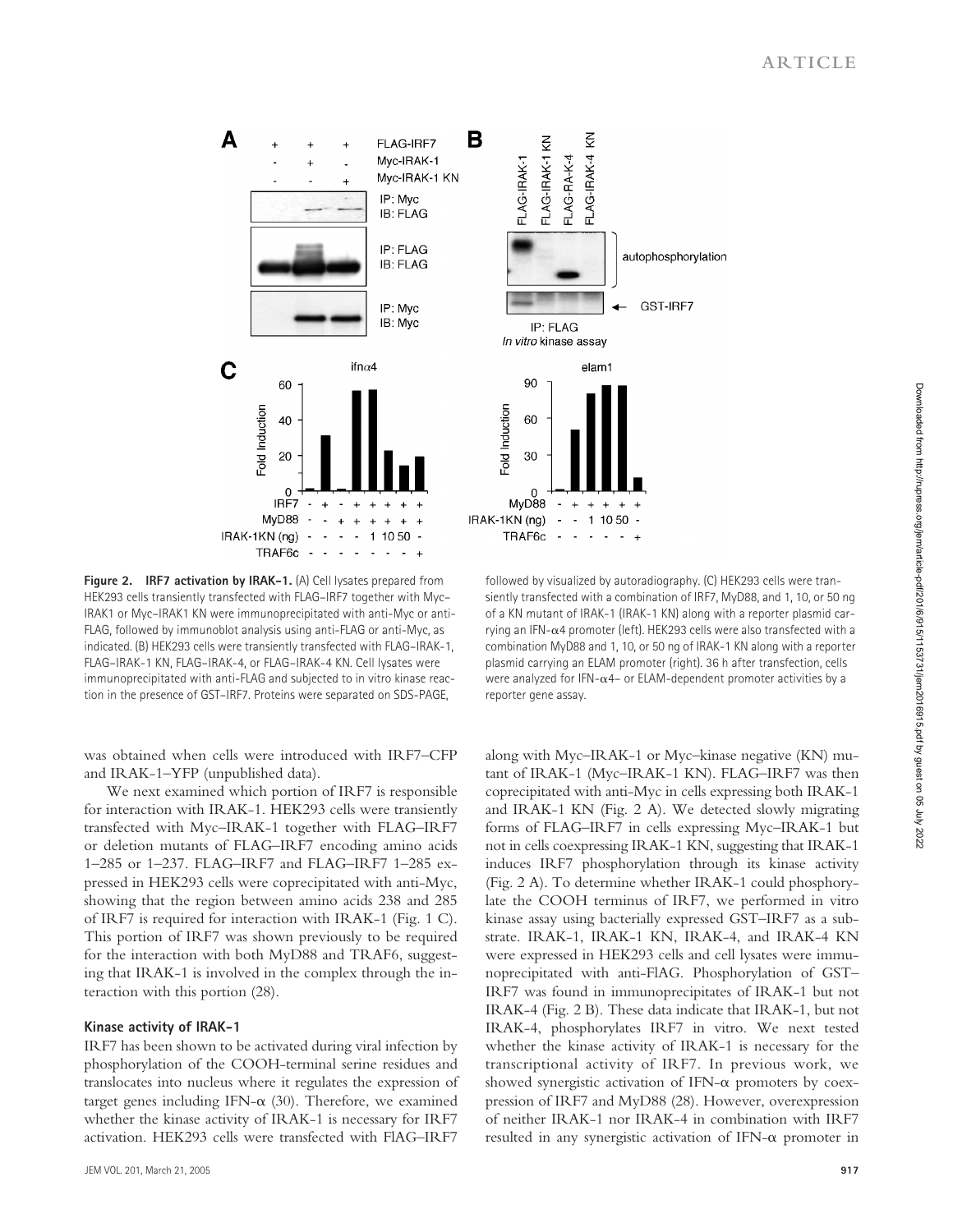

**Figure 3.** Impaired IFN- $\alpha$  induction by D35 in *Irak-1<sup>-/Y</sup>* mice. (A) Flt3L–BMDCs from *Irak-1/Y* and *Irak-1/Y* mice were stimulated with the indicated concentration of D35 for 24 h. Concentration of IFN- $\alpha$ , TNF- $\alpha$ , IL-6, and IL-12p40 in the culture supernatants were measured by ELISA. Data are shown as the mean  $\pm$  SD. (B) FIt3L–BMDCs from Irak-1<sup>+/Y</sup> and

Irak-1<sup>- $N$ </sup> mice were stimulated with 1  $\mu$ M D35 for the indicated periods. Total RNA was extracted and subjected to Northern blot analysis. (C) Intracellular IFN- $\alpha$  and IL-12 staining of FIt3L–BMDCs derived from Irak-1<sup>+/Y</sup> and Irak-1<sup>-/Y</sup> mice stimulated with 3  $\mu$ M CpG DNA (D35). CD11c<sup>+</sup>B220<sup>+</sup> population of Flt3L–BMDCs was analyzed as pDC, respectively.

HEK293 cells (unpublished data). Therefore, we transiently transfected HEK293 cells with a combination of IRF7, MyD88 and various amounts of IRAK-1 KN along with a reporter plasmid carrying the IFN- $\alpha$ 4 promoter. IRAK-1 KN inhibited the activation of the IFN- $\alpha$ 4 promoter induced by coexpression of MyD88 and IRF7 in a dose dependent manner, whereas IRAK-1 KN did not inhibit the NF-KB activation by MyD88. Such effects of IRAK-1 KN was in sharp contrast to a truncated mutant of TRAF6 containing only the COOH-terminal TRAF domain (TRAF6C), which acts as dominant negative mutant and interfered the activation of both IFN- $\alpha$ 4 and NF- $\kappa$ B promoters (Fig. 2 C). These data suggest that IRAK-1 can phosphorylate IRF-7 in vitro and the kinase activity of IRAK-1 is necessary for the transcriptional activity of IRF7 but not of NF-KB.

### **Response to A/D-type CpG ODN in Irak-1/Y pDCs**

To elucidate the in vivo role of IRAK-1 in TLR-mediated IFN- $\alpha$  production, we examined CpG ODN-induced IFN- $\alpha$ production by using Flt3 ligand (Flt3L)–BM DCs derived from *Irak-1<sup>-/Y</sup>* mice. A large amount of IFN- $\alpha$  production from *Irak-1<sup>+/Y</sup>* Flt3L–BMDCs was observed in response to A/D type CpG ODN, D35 (31). However, the production of IFN-α was severely impaired in *Irak-1<sup>-/Y</sup>* Flt3L-BMDCs. In contrast, *Irak-1<sup>+/Y</sup>* and *Irak-1<sup>-/Y</sup>* Flt3L–BMDCs produced similar levels of TNF- $\alpha$ , IL-6, and IL-12p40 in response to D35 (Fig. 3 A). Furthermore, Northern blot analysis revealed that although induction of IL-6 mRNA was comparable in *Irak-1<sup>-/Y</sup>* Flt3L–BMDCs, IFN- $\alpha$ 4 mRNA induction by D35 was also abolished in *Irak-1<sup>-/Y</sup>* Flt3L–BMDCs (Fig. 3 B).

Culture of BM cells with Flt3L results in the induction of both pDCs (B220<sup>+</sup>) and conventional (B220<sup>-</sup>) DCs (32). Although pDCs are the major source of IFN- $\alpha$  production, proinflammatory cytokines such as IL-12 are produced by both subsets of DCs (4). Because it is difficult to distinguish whether induction of proinflammatory cytokines was impaired in pDCs, we further analyzed the production of IFN- $\alpha$ and IL-12 from  $B220^+$  pDCs by flow cytometry. Flt3L-BM-DCs from *Irak-1<sup>+/Y</sup>* and *Irak-1<sup>-/Y</sup>* mice were stimulated with D35 and stained with antibodies against IFN- $\alpha$  or IL-12, costained with CD11c and B220. The analysis with flow cytometry revealed that D35-induced production of IFN- $\alpha$  from *Irak-1<sup>-/Y</sup>* B220<sup>+</sup> pDCs was severely impaired, compared with that from  $Irak-1^{+/Y}$  B220<sup>+</sup> pDCs. On the other hand, IL-12 production was not impaired in *Irak-1<sup>-/Y</sup>* B220<sup>+</sup> pDCs (Fig. 3 C). These results indicate that TLR9 ligand–induced IFN- $\alpha$ production was specifically impaired in *Irak-1/Y* pDCs.

## **Response of Irak-1/Y cells to other TLR ligands**

ODN1668, K-type, or conventional CpG ODN can stimulate wild-type Flt3L-BMDCs to produce IFN- $\alpha$  at low concentrations between 0.01 and 0.1  $\mu$ M (24), although the max-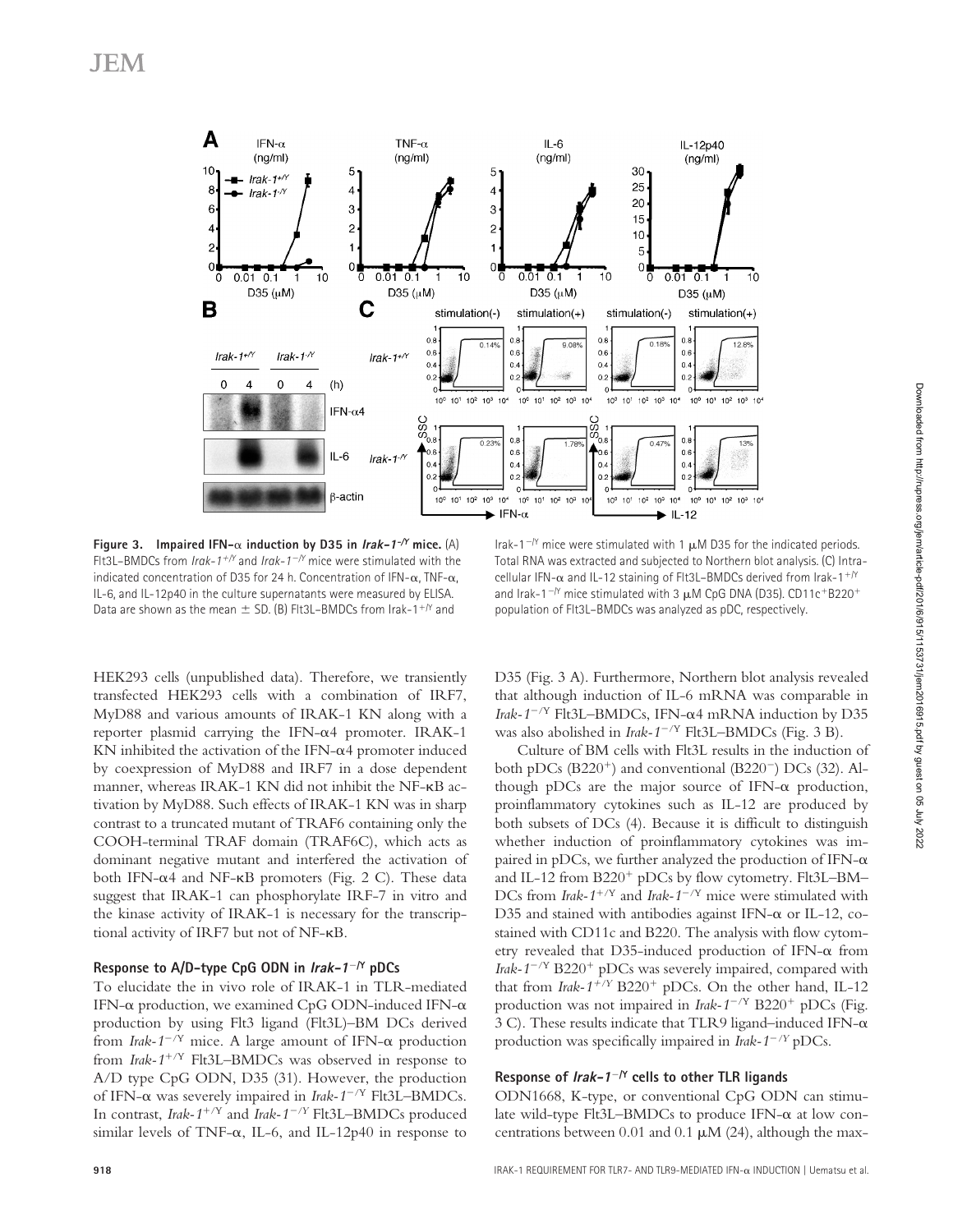

Figure 4. IFN- $\alpha$  induction by other TLR ligands in  $Irak-1<sup>-/-</sup>$  mice. (A) Flt3L–BMDCs from *Irak-1/Y* and *Irak-1/Y* mice were stimulated with the indicated concentration of ODN1668 for 24 h. Concentration of IFN- $\alpha$ , TNF- $\alpha$ , IL-6, and IL-12p40 in the culture supernatants was measured by ELISA. Data are shown as the mean  $\pm$  SD. (B) *Irak-1<sup>+/Y</sup>* and *Irak-1<sup>-/Y</sup>* mice  $(n = 3)$  were intravenously injected with 50 nmol of R-848. Samples of

sera were taken and the concentrations of IFN- $\alpha$  and IL-12p40 were determined by ELISA. (C) Flt3L–BMDCs from *Irak-1/Y* and *Irak-1/Y* mice were transfected with 10  $\mu$ a/ml poly(I/C) for 24 h. Concentration of IFN- $\alpha$ in the culture supernatants was measured by ELISA. Data are shown as the mean  $\pm$  SD. N.D., not detected.

imal induction is less than that of D35-stimulated DCs. Similar to the results obtained by A/D type CpG ODN, the production of IFN- $\alpha$  in response to ODN1668 were severely impaired in *Irak-1<sup>-/Y</sup>* Flt3L–BMDCs. However, the productions of other cytokines, such as TNF- $\alpha$ , IL-6, and IL-12 p40 were comparable between *Irak-1<sup>+/Y</sup>* and *Irak-1<sup>-/Y</sup>* cells (Fig. 4 A).

As TLR9 ligand–induced IFN- $\alpha$  production was abolished in *Irak-1<sup>-/Y</sup>* mice, we also examined TLR7-mediated IFN- $\alpha$  induction in *Irak-1<sup>-/Y</sup>* mice. We intravenously injected *Irak-1<sup>+/Y</sup>*and *Irak-1<sup>-/Y</sup>* mice with TLR7 ligand R-848 and examined serum concentration of IFN- $\alpha$ . Within an hour after R-848 injection, *Irak-1<sup>+/Y</sup>* mice showed increased serum concentrations of IFN- $\alpha$ , whereas serum levels of IFN- $\alpha$  did not increase in *Irak-1<sup>-/Y</sup>* mice. In contrast, there was no difference in serum concentrations of IL-12p40 between *Irak-1<sup>+/Y</sup>*and *Irak-1<sup>-/Y</sup>* mice (Fig. 4 B). These results suggested that IRAK-1 is involved in TLR7-mediated IFN- $\alpha$  production as well.

To rule out the possibility of intrinsic defect in IFN- $\alpha$ production in *Irak-1<sup>-/-</sup>* mice, we transfected double stranded (ds) RNA, poly(I/C) into Flt3-BMDCs derived from *Irak-1<sup>+/Y</sup>* mice and measured IFN- $\alpha$  production. *Irak-1<sup>+/Y</sup>* and *Irak-1<sup>-/Y</sup>* Flt3L-BMDCs produced similar levels of IFN- $\alpha$  in response to poly(I/C) (Fig. 4 C), showing that *Irak-1<sup>-/Y</sup>* mice has ability to produce IFN- $\alpha$ . Thus, IRAK-1 is specifically involved in TLR7- and TLR9-mediated IFN- $\alpha$  production.

## **Defective activation of IRF7 in Irak-1/Y cells**

We next investigated whether IRF7 is activated by TLR9 ligand in *Irak-1<sup>-/Y</sup>* mice. We stimulated Flt3L-BMDCs from *Irak-1<sup>+/Y</sup>* and *Irak-1<sup>-/Y</sup>* mice with D35 and analyzed nuclear proteins by immunoblot analysis with anti-IRF7 or anti–NF-KB, RelA. IRF7 translocated into the nucleus 1 h after D35 stimulation and diminished at 6 h in *Irak-1*/Y cells. In contrast, IRF7 failed to move into the nucleus in response to D35 in  $Irak-1^{-/Y}$  cells (Fig. 5 A). RelA translocated into the nucleus in response to D35 both in *Irak-1*/Y and *Irak-1/Y* cells although less amount of RelA stayed in nucleus at later time point in *Irak-1<sup>-/Y</sup>*(Fig. 5 A). We also analyzed the activation of a MAP kinase family member, ERK1 in response to D35 by immunoblot analysis. Tyrosine phosphorylation of ERK1 was induced in both *Irak-1<sup>+/Y</sup>* and *Irak-1<sup>-/Y</sup>* cells, although the phosphorylation in *Irak-1<sup>-/Y</sup>* cells was slightly more transient than that in *Irak-1*/Y cells (Fig. 5 B). These results indicate that IRAK-1 critically regulates the activation of IRF7 and is involved in the production of IFN- $\alpha$  in response to CpG ODN.

#### **DISCUSSION**

IRAK-1 was originally identified as a kinase recruited to the IL-1R complex after IL-1 treatment (16, 17). In vitro studies demonstrated that IRAK-1 participates in NF-KB activation of IL-1R–TLR signals (15). In vivo studies using *Irak-1/*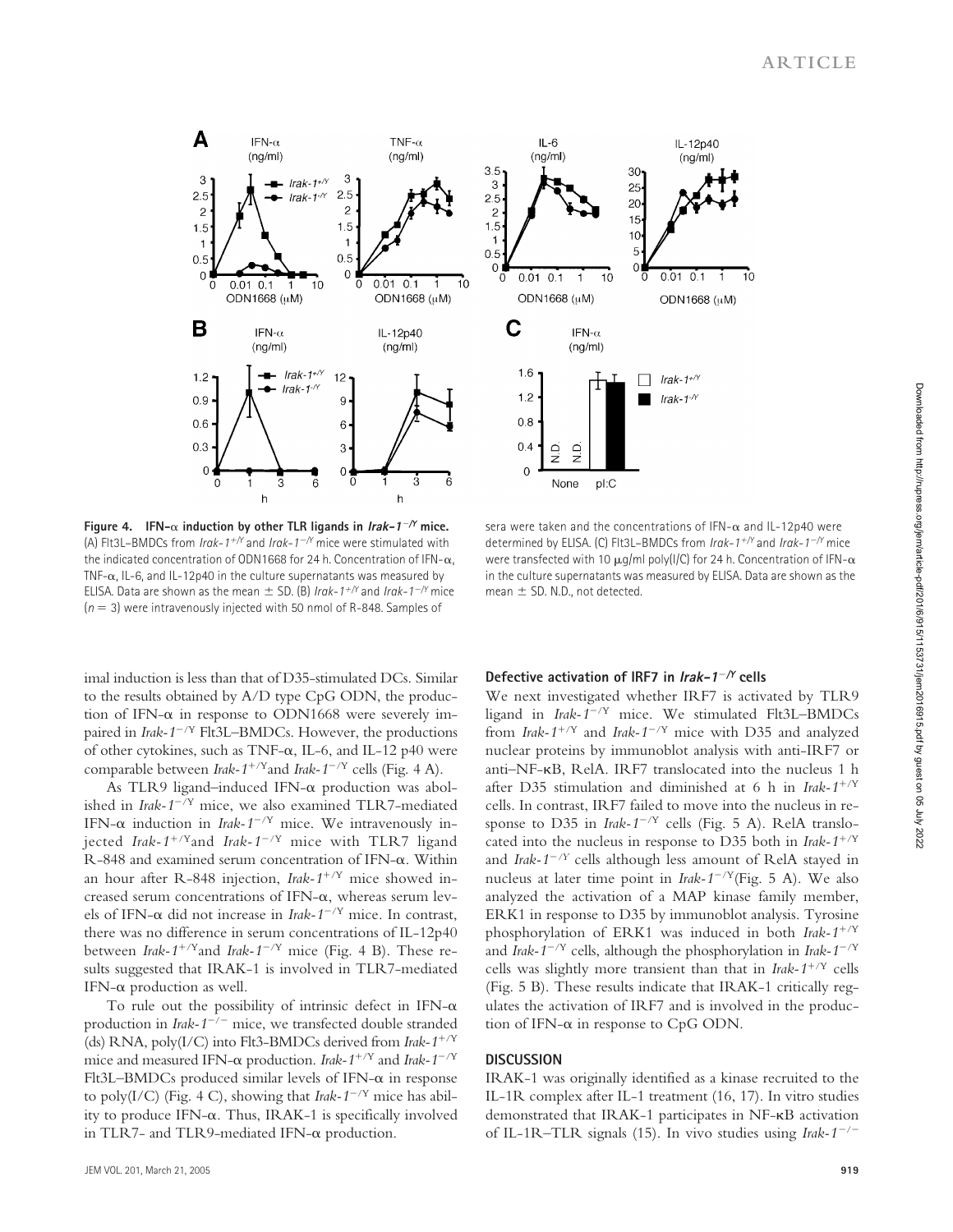

**Figure 5. Impaired nuclear translocation of IRF7 in response to D35 in Irak-1/Y cells.** (A) Flt3L–BMDCs from *Irak-1/Y* and *Irak-1/Y* mice were stimulated with D35 for 1, 2, or 6 h. Nuclear proteins were prepared and subject to immunoblot analysis using anti-IRF7 and anti-RelA. An asterisk shows IRF7 protein. (B) Flt3L–BMDCs from *Irak-1/Y* and *Irak-1/Y* mice were stimulated with D35 for 10, 30, or 60 min. Whole cell lysates were subject to immunoblot analysis using antiphospho-specific ERK1

and anti-ERK1. (C) Schematic illustration of TLR7- and TLR9-mediated signaling pathway. IRF7 interacts with MyD88 to form a complex, which provides the foundation for the induction of the IFN- $\alpha$ . IRAK-1 binds to IRF7 directly and is included in this complex. IRAK-1 is dispensable for the NF- $\kappa$ B activation but specifically regulates the IFN- $\alpha$  induction through the activation of IRF7. IRAK-4 may locate upstream of IRAK-1 and be involved in the activation of IRAK-1.

EFs confirmed that IRAK-1 is essential for IL-1–mediated IL-6 production as well as activation of MAPKs and NF-KB (14, 18). However, cytokine production as well as NF-KB activation in response to TLR4 ligand, LPS was only partially impaired in *Irak-1/* macrophages (19), suggesting that IRAK-1 is redundant in the response of certain cell types to TLR ligands. In this report, we found a novel function of IRAK-1 in pDCs. IRAK-1 is a regulator essential for IRF7 activation in TLR7 and TLR9 signaling pathways. IRAK-1 was dispensable for TLR9-mediated NF-KB and MAP kinase activation as well as proinflammatory cytokine production in pDCs. IRAK-1 acts as a gateway for the activation of IRF7 pathway to induce IFN- $\alpha$  production (Fig. 5 C).

Based on studies in IL-1R signaling pathways, an elaborate model explaining the mechanism of IRAK-1 activation has been established (15). Upon ligand stimulation, IRAK-1 is recruited to IL-1R and forms a complex with MyD88, IRAK-4 and TRAF6. It is suggested that IRAK-4 locates upstream of IRAK-1 and phosphorylates IRAK-1 in the IL-1R complex. The phosphorylation triggers the induction of kinase activity of IRAK-1 itself, which results in multiple phosphorylation events and increasing its affinity for TRAF6 (33, 34). Because the kinase activity of IRAK-1 is reported to be dispensable for downstream NF-KB activation (35), the precise role of the kinase activity was still unclear. In TLR7 and TLR9 signaling pathways in pDCs, it is assumed that a similar receptor complex is formed upon ligand stimulation. Genetic studies showed that MyD88 and IRAK-4 are essential for both IFN- $\alpha$  and inflammatory cytokine induction (29), indicating that these molecules do not determine the specificity of the signaling. Furthermore, IRAK-4 does not bind IRF7 directly, suggesting that IRAK-4 acts upstream of IRAK-1 in the signaling. Taken together, IRAK-4 may participate in the IRF7 pathway through the phosphorylation of IRAK-1.

It is believed that activation of IRF7 is also regulated by its phosphorylation (36, 37). A previous study demonstrates that two IKK-related kinases, TANK-binding kinase 1 (TBK1) and inducible IKK (IKK*i*) are involved in phosphorylation of IRF7 as well as IRF3 (38, 39). *TBK1/* cells failed to produce type I IFNs in response to TLR3 and TLR4 stimuli (40–43). Nevertheless, we found that IFN- $\alpha$ production in response to CpG ODN in pDCs derived from mice deficient in TBK1 or IKK*i* was not impaired compared with that of wild-type cells (28). Although further studies using mice lacking both TBK1 and IKK*i* will be required to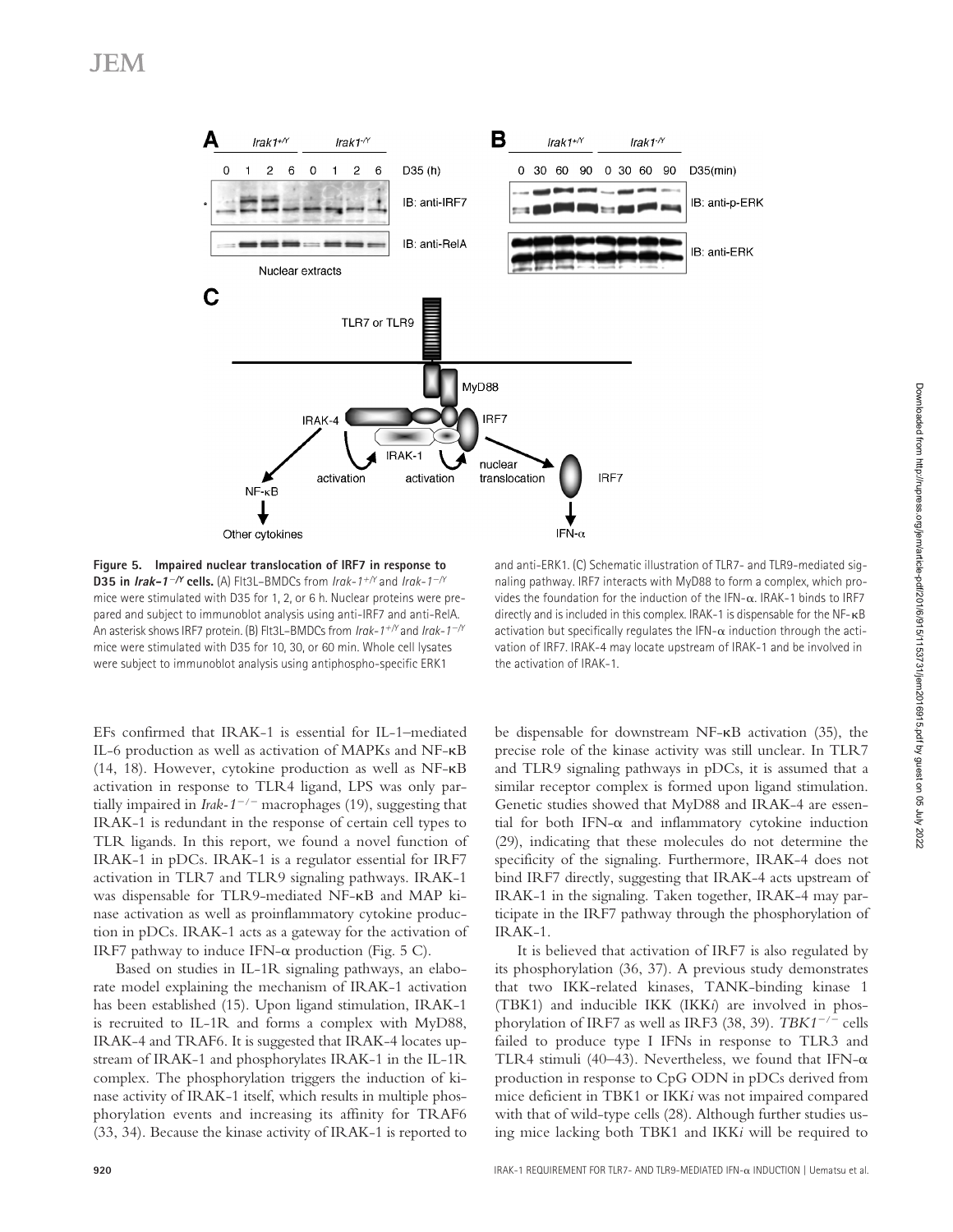exclude the possibility of redundancy (44), it is more plausible to believe that other kinases are involved in TLR7 and TLR9 signaling. On the other hand, it is reported that IRF7 is activated by the MAPK kinase 4 (MKK4)–c-Jun  $NH<sub>2</sub>$ -terminal kinase (JNK) pathway in response to UV and chemotherapeutic agents, which induce DNA damage (45). These observations imply that activation of IRF7 can occur downstream of MAPK cascades in response to some stimuli. However, the MAPK activation in response to TLR9 ligands was not impaired in *Irak-1<sup>-/Y</sup>* pDC, suggesting that another pathways are responsible for the activation of IRF7.

In the present study, we showed that IRAK-1 phosphorylated IRF7 in vitro and the expression of IRAK-1 KN suppressed the activation of the IFN- $\alpha$ 4 promoter induced by coexpression of MyD88 and IRF7. These data suggest that IRAK-1 might serve as a kinase for IRF7. However, we could not show endogenous phosphorylation of IRF7 by IRAK-1 because these experiments were technically difficult for small amounts of IRF7 expression and stimulus-dependent degradation of IRAK-1. Moreover, previous studies have suggested that introduction of IRAK-1 KN into IRAK-1–deficient 293 cells can reconstitute responsibilities to IL-1 (35). Therefore, the possibility that the kinase activity of IRAK-1 is dispensable for IRF7 activation cannot be ruled out. Further studies will be required to clarify whether the kinase activity of IRAK-1 is necessary and sufficient for its function using IRAK-1 KN–expressing pDCs.

In conclusion, our present study showed that IRAK-1 is a key regulator for TLR7- and TLR9-mediated IFN- $\alpha$  production in pDCs. These results provide possibilities that IRAK-1 would be an interesting therapeutic target for specific regulation of IFN- $\alpha$  production, which leads to the treatment of viral infection and autoimmune diseases.

#### **MATERIALS AND METHODS**

Plasmids. The IFN- $\alpha$ 4 promoter construct and endothelial leukocyte adhesion molecule (ELAM) promoter construct have been described previously (28). FLAG–IRF7, the series of deletion mutant of IRF7 and TRAF6c were described previously (28). Plasmids encoding fusion proteins IRF7–CFP, IRAK-1–CFP, IRAK-4–CFP, IRF7–YFP, IRAK-1–YFP, and IRAK-4–YFP were constructed essentially as described previously (28). The COOH-terminal portion of IRF7 was obtained by PCR and was ligated into the EcoRI and SalI sites of pGEX-5X1 vector (Amersham Biosciences). The cDNA fragments encoding IRAK-1 and IRAK-4 were amplified by PCR from a human spleen cDNA library (CLONTECH Laboratories, Inc.), digested with appropriate restriction enzymes, and inserted into pFLAG–CMV2 (Sigma-Aldrich) or pCMV-Myc (CLON-TECH Laboratories, Inc.). To generate a kinase-negative mutant of human IRAK-1 (K239A) and IRAK-4 (K213/214A), site-directed mutagenesis using QuickChange XL-site directed mutagenesis kit was performed as specified by the manufacturer (Stratagene). The sequences of DNA fragments obtained by PCR were confirmed by DNA sequencing.

**Mice.** *Irak-1/Y* mice were provided by Dr. J.A. Thomas (University of Texas Southwestern Medical Center, Dallas, TX; 18).

**Cells and reagents.** Flt3L–BMDCs were prepared as described previously (24). CpG oligodeoxynucleotides (D35 and ODN1668) were prepared as described previously(24). R-848 was provided by the Pharmaceuticals and Biotechnology Laboratory, Japan Energy Corporation (9). Poly(I/C) was purchased from Amersham Biosciences, Inc. Anti-IRF7, anti-ERK, and anti-phosphorylated-ERK were obtained from Zymed Laboratories and New England Biolabs, Inc., respectively.

**Transfection, immunoprecipitation, and immunoblot analysis.** HEK293 cells (10<sup>6</sup>) were seeded on a 100-mm dish. Cells were transiently transfected 12 h later with a total of 6.0  $\mu$ g of various plasmids with Lipofectamine 2000 (Invitrogen). Immunoprecipitation and immunoblot analysis were done as described previously (28).

**FRET.** HEK293 cells plated on a collagen-coated glass dish were imaged as described previously (28). In brief, cells were imaged on an inverted microscope equipped with a cooled CCD camera, and controlled by Meta-Morph software (Universal Imaging Corp.). A pair of proteins fused to YFP or CFP was expressed in HEK293 cells. Cells were imaged by the use of the following filter sets: an MX0420 excitation filter and a BP470-490 emission filter (Olympus) for the CFP images, an MX0420 excitation filter and a 535DF35 emission filter (Omega Optical, Inc.) for the FRET images, and a 510DF23 excitation filter (Omega Optical, Inc.) and a 560DF15 emission filter (Omega Optical, Inc.) for the YFP images. An XF2052 dichroic mirror (Omega Optical, Inc.) was used throughout the experiments. Exposure times were 200 msec for CFP and FRET images, and 100 msec for YFP images. After the data acquisition, the average intensities of CFP, FRET, and YFP were measured and calculated the fluorescence through the FRET filter set consisted of a FRET component ("corrected" FRET, FRET<sup>C</sup>). The non-FRET components were subtracted as described previously (28). For our experimental conditions, we used the following equation:  $FRET<sup>C</sup> =$  $FRET - (0.34 \times CFP) - (0.02 \times YFP)$ .

For flow cytometric analysis of FRET, HEK293 cells transfected with CFP and/or YFP fusion proteins as described above were resuspended in 293 expression media (Invitrogen) and measured YFP (excitation: 488 nm; emission: 530 nm), CFP (excitation: 407 nm; emission: 510 nm), FRET (excitation: 407 nm; emission: 535 nm) by using FAC aria (Becton Dickinson) and BD FACSDiVa software. FRET is shown as YFP emission obtained by CFP excitation divided by CFP emission by CFP excitation.

**Luciferase reporter assay.** HEK293 cells seeded on 24-well plates (105 cells/well) were transiently transfected with 100 ng of the luciferase reporter plasmid together with a total of 900 ng of various expression vectors. Then, 36 h later, the luciferase activity in the total cell lysates was measured with Dual-luciferase reporter assay system (Promega). Renilla luciferase reporter gene (50 ng) was simultaneously transfected as an internal control.

**ELISA.** Flt3-BMDCs (106 cells/well) were stimulated for 24 h with various concentration of CpG oligonucleotide D35 and ODN1668. Concentrations of TNF- $\alpha$ , IL-6, IL-12 p40, and IFN- $\alpha$  in the culture supernatant were measured by ELISA according to manufacturer's instructions (Genzyme for TNF- $\alpha$  and IL-12 p40, R&D for IL-6 and PBL Bio Lab for IFN- $\alpha$ ). Serum cytokine concentrations of IFN- $\alpha$  and IL-12 p40 were also determined by ELISA.

**In vitro kinase assay.** Two million HEK-293 cells were seeded on a 60 mm-diam dish. 24 h later, cells were transiently transfected with a total of 5.0  $\mu$ g of empty or the indicated plasmids (2.0  $\mu$ g of pFLAG-CMV2 IRAK-1 or IRAK-1, 4.0 µg of pFLAG-CMV2 IRAK-4 or IRAK-4 KN), using Lipofectamine 2000 as specified by the manufacturer (Invitrogen). Cells were harvested 36 h after transfection, lysed, and then immunoprecipitated with protein G-Sepharose together with  $1.0 \mu$ g of anti-FLAG M2 mAb (Sigma-Aldrich) for 12 h by rotation. The beads were washed four times with lysis buffer, and another three times with kinase assay buffer (20 mM Hepes, pH 7.5, 20 mM  $MgCl<sub>2</sub>$ , 3 mM  $MnCl<sub>2</sub>$ , and 10 mM  $\beta$ -glycerophosphate). The immunoprecipitants were incubated with  $2.0 \mu g$  GST-IRF7 and 10 mCi  $[\gamma^{-32}P]$  ATP (Amersham Biosciences) at 30°C for 30 min. Kinase reactions were stopped by addition of Laemmli sample buffer,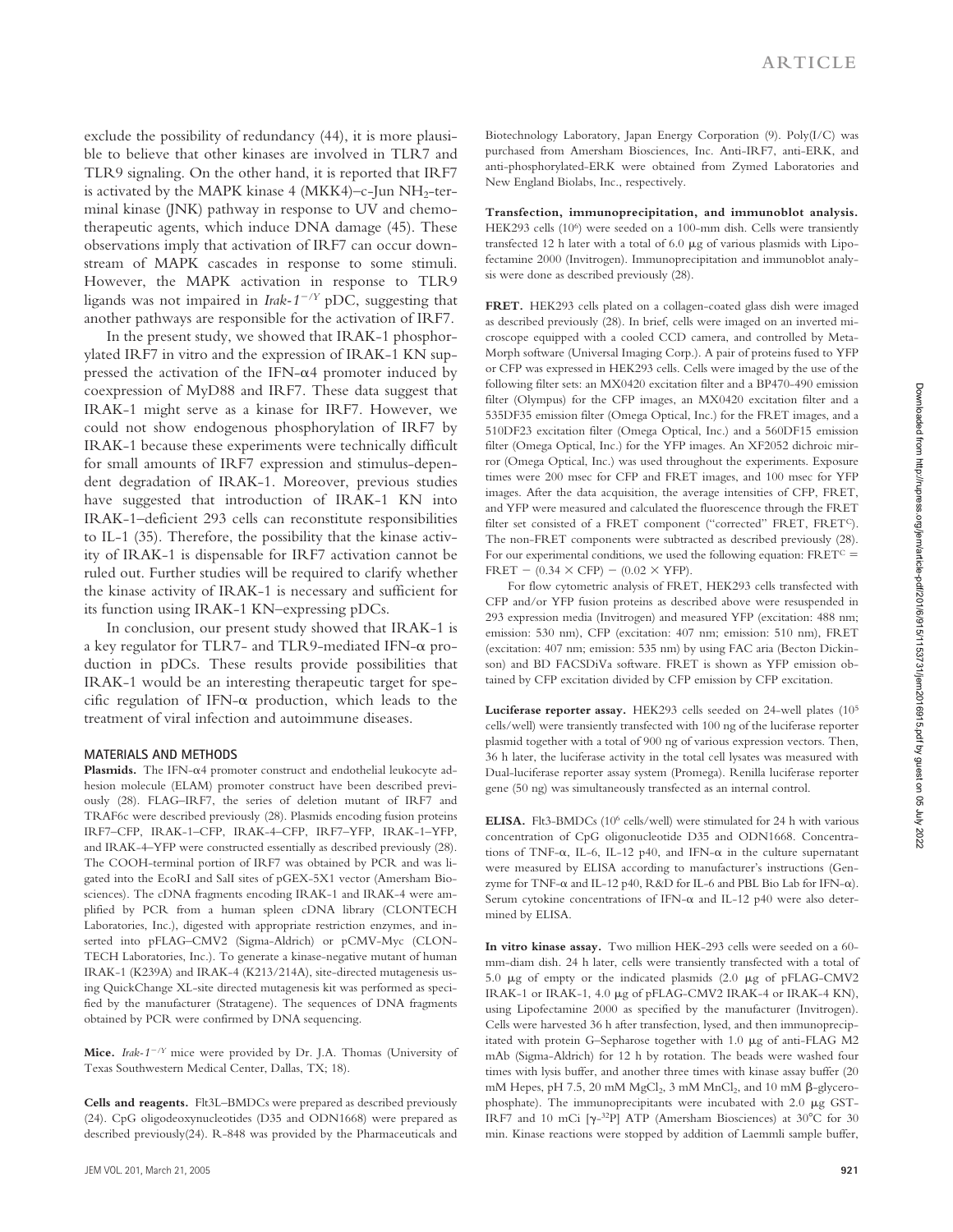## JEM

and were separated on a 4 to 20% poly acrylamide gradient gel. Gel was detained, dried, and exposed to X-ray film.

Flow cytometry. For intracellular IFN- $\alpha$  and IL-12p40 staining, Flt3L-DCs were treated with 3  $\mu$ M D35 and cultured for 5 h. Golgi stop (BD Biosciences) was added for an additional 3 h and cells were collected and fixed in paraformaldehyde. Staining for IFN- $\alpha$  was performed in saponincontaining buffer using a mixture of rat anti-mouse IFN- $\alpha$  (clone F18, Hycult Biotechnology b.v., and clone RMMA-1; PBL Biomedical Laboratories), followed by biotinylated mouse anti–rat IgG (Jackson ImmunoResearch Laboratories), and Streptavidin-APC (BD Biosciences; 46). Staining for IL-12 was performed in saponin-containing buffer using anti–IL-12–PE (BD Biosciences). Cells were subsequently stained with anti-CD11c-FITC (clone HL3) and anti-B220–cychrome (clone RA3-6B2), and analyzed on a FACSCalibur (BD Biosciences).

We are grateful to Dr. James A. Thomas for *Irak-1-/Y* mice. We thank H. Tomizawa for providing R-848 and K. Terai and S. Tanaka (BD Biosciences) for FRET analysis. We also thank N. Kitagaki for technical assistance and M. Hashimoto for secretarial assistance.

This work was supported by grants from Special Coordination Funds, the Ministry of Education, Culture, Sports, Science and Technology, and Research Fellowships of the Japan Society for the Promotion of Science for Young Scientists.

The authors have no conflicting financial interests.

## **Submitted: 19 November 2004**

#### **Accepted: 20 January 2005**

#### **REFERENCES**

- 1. Medzhitov, R., and C.J. Janeway. 1997. Innate immunity: the virtues of a nonclonal system of recognition. *Cell.* 91:295–298.
- 2. Takeda, K., T. Kaisho, and S. Akira. 2003. Toll-like receptors. *Annu. Rev. Immunol.* 21:335–376.
- 3. Akira, S., and K. Takeda. 2004. Toll-like receptor signalling. *Nat. Rev. Immunol.* 4:499–511.
- 4. Kaisho, T., and S. Akira. 2003. Regulation of dendritic cell function through Toll-like receptors. *Curr. Mol. Med.* 3:373–385.
- 5. Hochrein, H., B. Schlatter, M. O'Keeffe, C. Wagner, F. Schmitz, M. Schiemann, S. Bauer, M. Suter, and H. Wagner. 2004. Herpes simplex virus type-1 induces IFN-alpha production via Toll-like receptor 9-dependent and -independent pathways. *Proc. Natl. Acad. Sci. USA.* 101:11416–11421.
- 6. Krug, A., G.D. Luker, W. Barchet, D.A. Leib, S. Akira, and M. Colonna. 2004. Herpes simplex virus type 1 activates murine natural interferonproducing cells through toll-like receptor 9. *Blood.* 103:1433–1437.
- 7. Lund, J., A. Sato, S. Akira, R. Medzhitov, and A. Iwasaki. 2003. Tolllike receptor 9-mediated recognition of Herpes simplex virus-2 by plasmacytoid dendritic cells. *J. Exp. Med.* 198:513–520.
- 8. Hemmi, H., O. Takeuchi, T. Kawai, T. Kaisho, S. Sato, H. Sanjo, M. Matsumoto, K. Hoshino, H. Wagner, K. Takeda, and S. Akira. 2000. A Toll-like receptor recognizes bacterial DNA. *Nature.* 408:740–745.
- 9. Hemmi, H., T. Kaisho, O. Takeuchi, S. Sato, H. Sanjo, K. Hoshino, T. Horiuchi, H. Tomizawa, K. Takeda, and S. Akira. 2002. Small antiviral compounds activate immune cells via the TLR7 MyD88-dependent signaling pathway. *Nat. Immunol.* 3:196–200.
- 10. Heil, F., H. Hemmi, H. Hochrein, F. Ampenberger, C. Kirschning, S. Akira, G. Lipford, H. Wagner, and S. Bauer. 2004. Species-specific recognition of single-stranded RNA via toll-like receptor 7 and 8. *Science.* 303:1526–1529.
- 11. Muzio, M., J. Ni, P. Feng, and V.M. Dixit. 1997. IRAK (Pelle) family member IRAK-2 and MyD88 as proximal mediators of IL-1 signaling. *Science.* 278:1612–1615.
- 12. Li, S., A. Strelow, E.J. Fontana, and H. Wesche. 2002. IRAK-4: a novel member of the IRAK family with the properties of an IRAKkinase. *Proc. Natl. Acad. Sci. USA.* 99:5567–5572.
- 13. Kobayashi, K., L.D. Hernandez, J.E. Galan, C.A.J. Janeway, R. Medzhitov, and R. Flavell. 2002. IRAK-M is a negative regulator of

Toll-like receptor signaling. *Cell.* 110:191–202.

- 14. Kanakaraj, P., P.H. Schafer, D.E. Cavender, Y. Wu, K. Ngo, P.F. Grealish, S.A. Wadsworth, P.A. Peterson, J.J. Siekierka, C.A. Harris, and W.P. Fung-Leung. 1998. Interleukin (IL)-1 receptor-associated kinase (IRAK) requirement for optimal induction of multiple IL-1 signaling pathways and IL-6 production. *J. Exp. Med.* 187:2073–2079.
- 15. Janssens, S., and R. Beyaert. 2003. Functional diversity and regulation of different interleukin-1 receptor-associated kinase (IRAK) family members. *Mol. Cell.* 11:293–302.
- 16. Wesche, H., W.J. Henzel, W. Shillinglaw, S. Li, and Z. Cao. 1997. MyD88: an adapter that recruits IRAK to the IL-1 receptor complex. *Immunity.* 7:837–847.
- 17. Knop, J., H. Wesche, D. Lang, and M.U. Martin. 1998. Effects of overexpression of IL-1 receptor-associated kinase on NFkappaB activation, IL-2 production and stress-activated protein kinases in the murine T cell line EL4. *Eur. J. Immunol.* 28:3100–3109.
- 18. Thomas, J.A., J.L. Allen, M. Tsen, T. Dubnicoff, J. Danao, X.C. Liao, Z. Cao, and S.A. Wasserman. 1999. Impaired cytokine signaling in mice lacking the IL-1 receptor-associated kinase. *J. Immunol.* 163:978–984.
- 19. Swantek, J.L., M.F. Tsen, M.H. Cobb, and J.A. Thomas. 2000. IL-1 receptor-associated kinase modulates host responsiveness to endotoxin. *J. Immunol.* 164:4301–4306.
- 20. Suzuki, N., S. Suzuki, G.S. Duncan, D.G. Millar, T. Wada, C. Mirtsos, H. Takada, A. Wakeham, A. Itie, S. Li, et al. 2002. Severe impairment of interleukin-1 and Toll-like receptor signalling in mice lacking IRAK-4. *Nature.* 416:750–756.
- 21. Lye, E., C. Mirtsos, N. Suzuki, S. Suzuki, and W.C. Yeh. 2004. The role of interleukin 1 receptor-associated kinase-4 (IRAK-4) kinase activity in IRAK-4-mediated signaling. *J. Biol. Chem.* 279:40653–40658.
- 22. Qin, J., Z. Jiang, Y. Qian, J.L. Casanova, and X. Li. 2004. IRAK4 kinase activity is redundant for interleukin-1 (IL-1) receptor-associated kinase phosphorylation and IL-1 responsiveness. *J. Biol. Chem.* 279:26748–26753.
- 23. Ito, T., R. Amakawa, T. Kaisho, H. Hemmi, K. Tajima, K. Uehira, Y. Ozaki, H. Tomizawa, S. Akira, and S. Fukuhara. 2002. Interferon-alpha and interleukin-12 are induced differentially by Toll-like receptor 7 ligands in human blood dendritic cell subsets. *J. Exp. Med.* 195:1507–1512.
- 24. Hemmi, H., T. Kaisho, K. Takeda, and S. Akira. 2003. The roles of Toll-like receptor 9, MyD88, and DNA-dependent protein kinase catalytic subunit in the effects of two distinct CpG DNAs on dendritic cell subsets. *J. Immunol.* 170:3059–3064.
- 25. Asselin-Paturel, C., A. Boonstra, M. Dalod, I. Durand, N. Yessaad, C. Dezutter-Dambuyant, A. Vicari, A. O'Garra, C. Biron, F. Briere, and G. Trinchieri. 2001. Mouse type I IFN-producing cells are immature APCs with plasmacytoid morphology. *Nat. Immunol.* 2:1144–1150.
- 26. Nakano, H., M. Yanagita, and M.D. Gunn. 2001. CD11 $c$ <sup>+</sup>B220<sup>+</sup>Gr-1<sup>+</sup> cells in mouse lymph nodes and spleen display characteristics of plasmacytoid dendritic cells. *J. Exp. Med.* 194:1171–1178.
- 27. Martin, P., G.M. Del Hoyo, F. Anjuere, C.F. Arias, H.H. Vargas, L.A. Fernandez, V. Parrillas, and C. Ardavin. 2002. Characterization of a new subpopulation of mouse CD8alpha+ B220+ dendritic cells endowed with type 1 interferon production capacity and tolerogenic potential. *Blood.* 100:383–390.
- 28. Kawai, T., S. Sato, K.J. Ishii, C. Coban, H. Hemmi, M. Yamamoto, K. Terai, M. Matsuda, J. Inoue, S. Uematsu, et al. 2004. Interferonalpha induction through Toll-like receptors involves a direct interaction of IRF7 with MyD88 and TRAF6. *Nat. Immunol.* 5:1061–1068.
- 29. Honda, K., H. Yanai, T. Mizutani, H. Negishi, N. Shimada, N. Suzuki, Y. Ohba, A. Takaoka, W.C. Yeh, and T. Taniguchi. 2004. Role of a transductional-transcriptional processor complex involving MyD88 and IRF-7 in Toll-like receptor signaling. *Proc. Natl. Acad. Sci. USA.* 101:15416–15421.
- 30. Sato, M., H. Suemori, N. Hata, M. Asagiri, K. Ogasawara, K. Nakao, T. Nakaya, M. Katsuki, S. Noguchi, N. Tanaka, and T. Taniguchi. 2000. Distinct and essential roles of transcription factors IRF-3 and IRF-7 in response to viruses for IFN-alpha/beta gene induction. *Immunity.* 13:539–548.